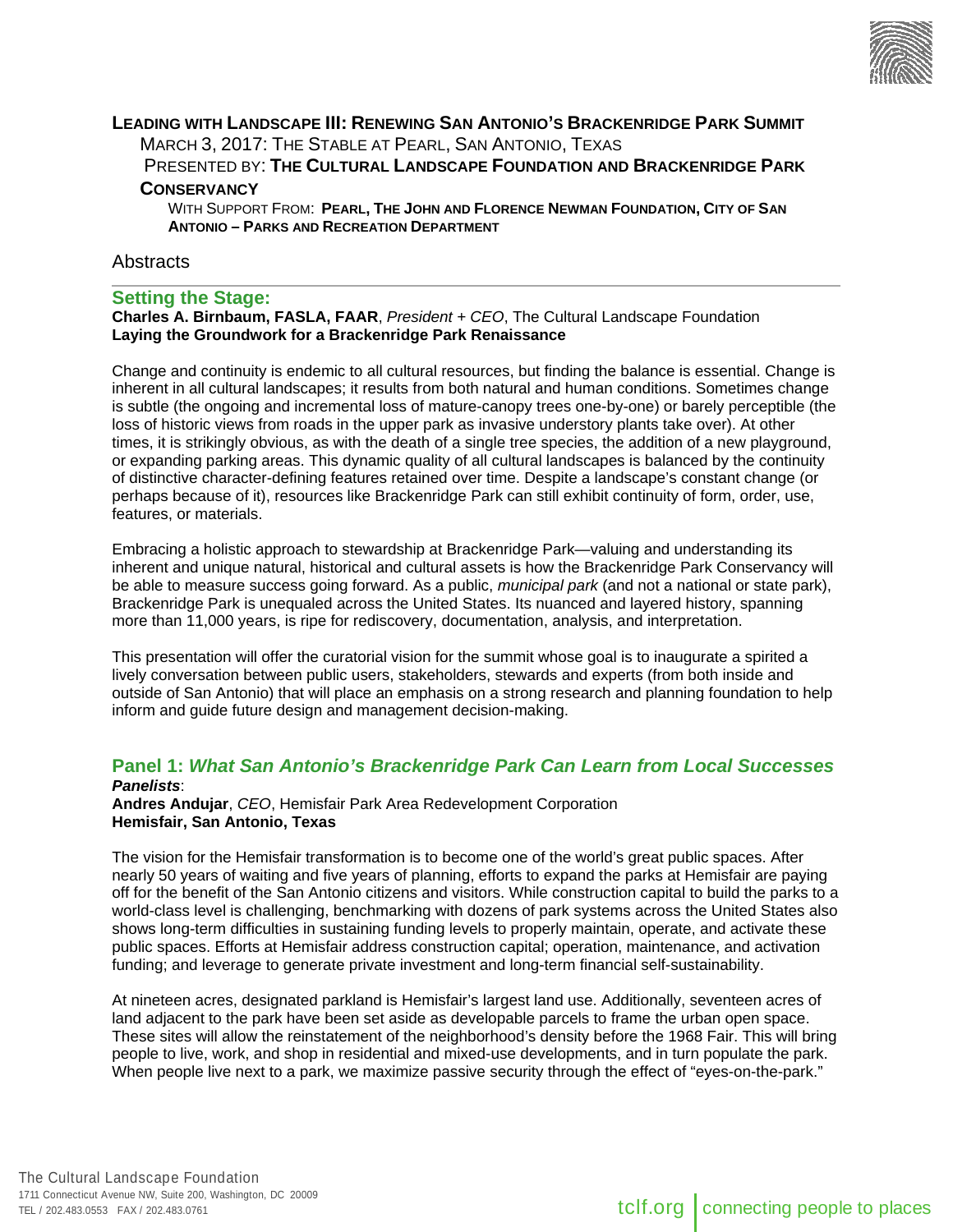Hemisfair will be our vibrant gathering place for everything from a day with friends to the San Antonio's biggest celebrations.

### **Bob Harris**, **FAIA, LEED Fellow**, *Partner*, Lake|Flato Architects **Historic Main Plaza and Confluence Park, San Antonio**

The spiritual heart of San Antonio since 1730, Historic Main Plaza has served as the prime place of celebration and gathering for religious, social, political, military, economic, and civic purposes. At the turn of the 21<sup>st</sup> century its place and purpose had been all but lost in the context of the modern city. The civic space upon which life in San Antonio revolved was lost as automobile-centric infrastructure, outward sprawl, and urban erosion hollowed out the city's core public space. Bringing back the "heart" in Main Plaza required a reimagining of what it might become: a dramatic change both in use and purpose through design that evolved from its cultural history and community's aspirations for the future.

Shifting scenes from the city's core to the convergence of the San Antonio River and San Pedro Creek, Confluence Park provides a new opportunity to celebrate the ecology of South Texas, to demonstrate the value of natural resources, and to foster environmental stewardship through education in a traditionally underserved portion of the city. What does it take to create a new river landmark, a linkage, a destination, a place for gathering, education, and artistic inspiration, and fresh take on a place we thought we already knew? Where Main Plaza speaks to history, Confluence Park - the latest addition to the Historic Mission Reach portion of the San Antonio River - is an exploration of how art and architecture might combine to do the unexpected, creating a fresh perspective on public space and what the river means to San Antonio.

### **Suzanne B. Scott**, *General Manager*, San Antonio River Authority **How a Rekindled Love of the San Antonio River Can Spark Renewed Passion for Brackenridge Park**

You would think that a city known for its River Walk would have an intrinsic value for the ecological and quality of life benefits of its waterways. The truth is after the completion of the famous San Antonio River Walk other reaches of the San Antonio River and its tributaries were channelized for flood control purposes, denuded of natural habitat, or transformed into the drainage ditches to convey runoff from a growing urbanized area. That all changed in 1998 when the San Antonio River Authority, the City of San Antonio, and Bexar County partnered to initiate the San Antonio River Improvements Project, a stakeholder-driven project to enhance and restore thirteen miles of the San Antonio River north and south of downtown. With more than \$384 million invested over fifteen years, a community vision to make the San Antonio River more than just the River Walk has been realized. Today, residents live, work, and play along the river and restored ecosystems thrive. This renewed appreciation for the river catalyzed the creation of 52.6 miles of creekway trails and sparked a recent initiative to restore two-miles of the historic San Pedro Creek, a drainage ditch in the heart of San Antonio's bustling downtown. These projects enjoy strong community support and are generating a renewed interest in the use and value of urban green spaces. This presentation will discuss how this community network should be leveraged to build broader stakeholder support and passion for the redevelopment of Brackenridge Park.

### **Christine Ten Eyck**, FASLA, *President*, Ten Eyck Landscape Architects **Lessons Learned from Projects in the San Antonio Broadway Cultural Corridor**

In the last five years we have experienced the pleasure of collaboration and design on three important projects for the City of San Antonio along the Broadway Cultural Corridor – the Doseum (San Antonio Children's Museum), the Pearl, and the San Antonio Botanical Garden. This presentation will focus on similarities, differences, and lessons learned from each.

This presentation will contrast the developer driven four and one-half-acre Pearl Plaza and Cellars project with the privately funded five-acre Doseum and with the private/public partnership of the San Antonio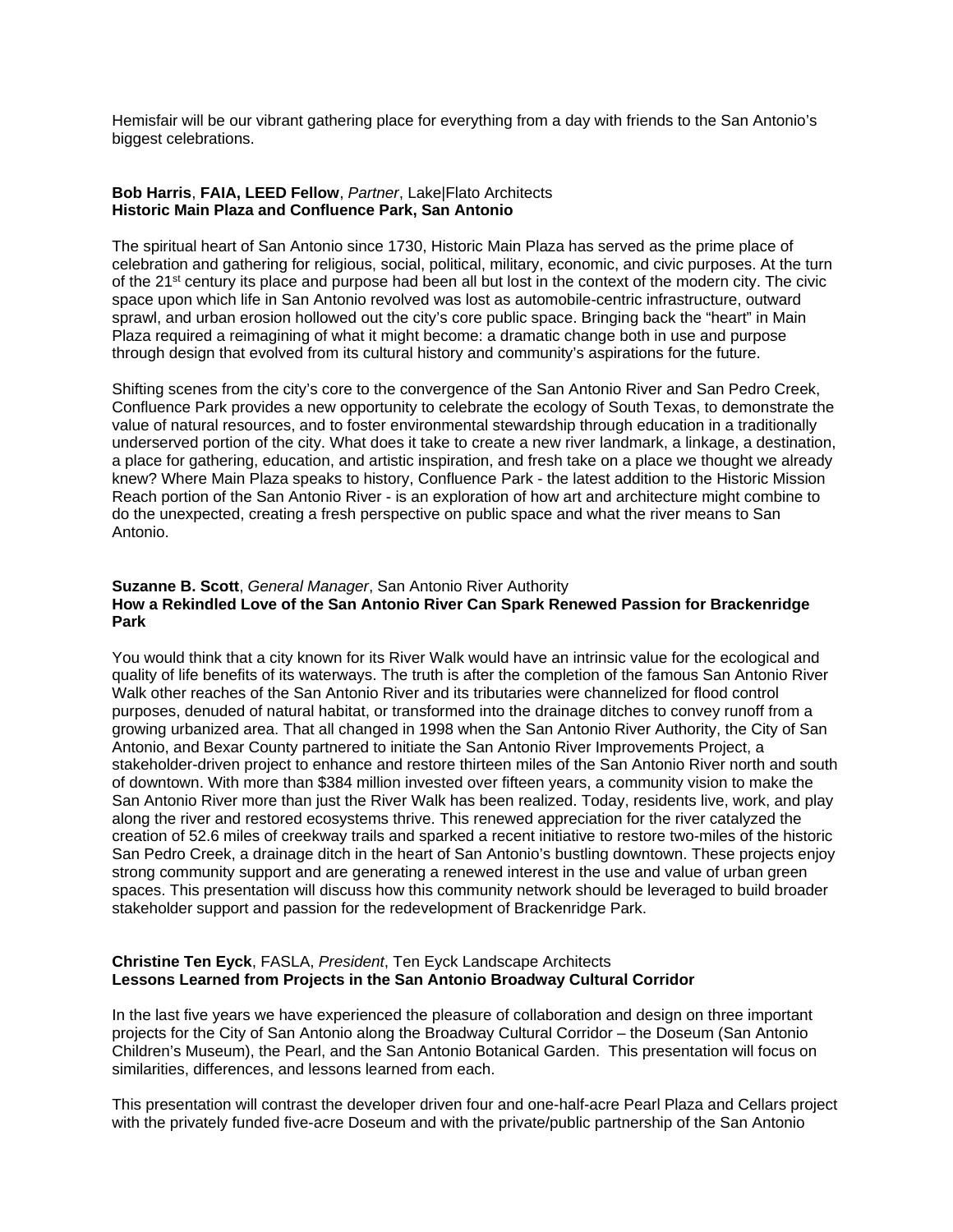Botanical Garden's New Entry and Family Adventure Garden project which is located on eleven acres of City of San Antonio property. There are many successes to share but also lessons learned. How do we incorporate the rich history, culture, and ecology of San Antonio into these and future projects? How do we ensure a commitment for resilient ecological and landscape architectural master planning, design, and construction with the maintenance required to nurture a public landscape in a drought stricken, flood and freeze prone climate? Most importantly, how do we make all San Antonians feel welcome in these new additions to the Broadway corridor? It is important for all of the cultural destinations including Brackenridge Park to learn from each other and work together to create a cooperative and visionary plan for the future that tells the rich story of the City of San Antonio and its people.

#### **Panel 2: What San Antonio's Brackenridge Park Can Learn from Other Cities**  *Moderator*:

# **Chris Reed, FASLA**, *Founding Director*, Stoss **Introductory Remarks to Panel 1**

The last two decades have witnessed a resurgence of landscape in the remaking and revitalization of cities all across North America. From New York to Los Angeles, and from Toronto and Chicago to Houston and Dallas, both existing parks and leftover industrial spaces have been given new life as part of broader efforts to revitalize cities.

Yet parks today have a broader and more diversified set of agendas that they must address, a different set of pressures that they must respond to. Urban populations continue to diversify and they bring a wider range of cultural traditions (and uses of and in open space) with them. Storm intensities and frequencies have increased, as have the severity of drought conditions and drought-flood cycles; how can landscape help here? Local governments are strained for resources, which demands new models for sponsorship and funding and operations. And most of these projects fall under complex jurisdictional authorities, requiring new levels of coordination but also offering opportunities for how new policies can be set for open spaces and cities moving forward.

This panel looks to the lessons learned from other cities as a way to contextualize the challenges and opportunities ahead for Brackenridge Park. Douglas Reed sets the stage for us, drawing on the cultural legacies of nineteenth- and early twentieth-century park traditions (and cultural traditions) as a way of informing the rejuvenation of open spaces for the 21st century. Kinder Baumgartner discusses the issues of competing uses and users for contemporary parks, using Houston's Buffalo Bayou Park as an example of open space that mediates between local / neighborhood and regional users. Gina Ford talks of the radical diversification of voices and stakeholders involved in park-making, and how these can coalesce in new kinds of public spaces like those along the Chicago River. And Mia Lehrer shows how a strong vision for a park—in her case the remaking of the concrete channel Los Angeles River—can catalyze public and political support and spur changes in policy that lead to significant improvements in open space both within and beyond the immediate project and site.

### *Panelists*:

### **Douglas Reed, FASLA, RAAR**, *Principal*, Reed Hilderbrand, LLC **The Promise of Brackenridge Park**

#### *"The great work of the 21st century will be to reconnect to the natural world as a source of meaning." — Richard Louv*

We like to think of parks as places that humanize and civilize our cities. In them we see a record of how we have lived on the land, what we have valued, what the land has meant in providing the routines and rituals of daily life. They are part of the making of culture. Brackenridge Park does this for San Antonio. In this one tract of land we find evidence of some ten thousand years of human occupation, organized around the source of the San Antonio River. You feel sanctity here: you sense that water is the reason there is life here. Today it is the people's park, where citizens come together to reconnect with one another and with the natural world. The park's story is San Antonio's story. And there is no place quite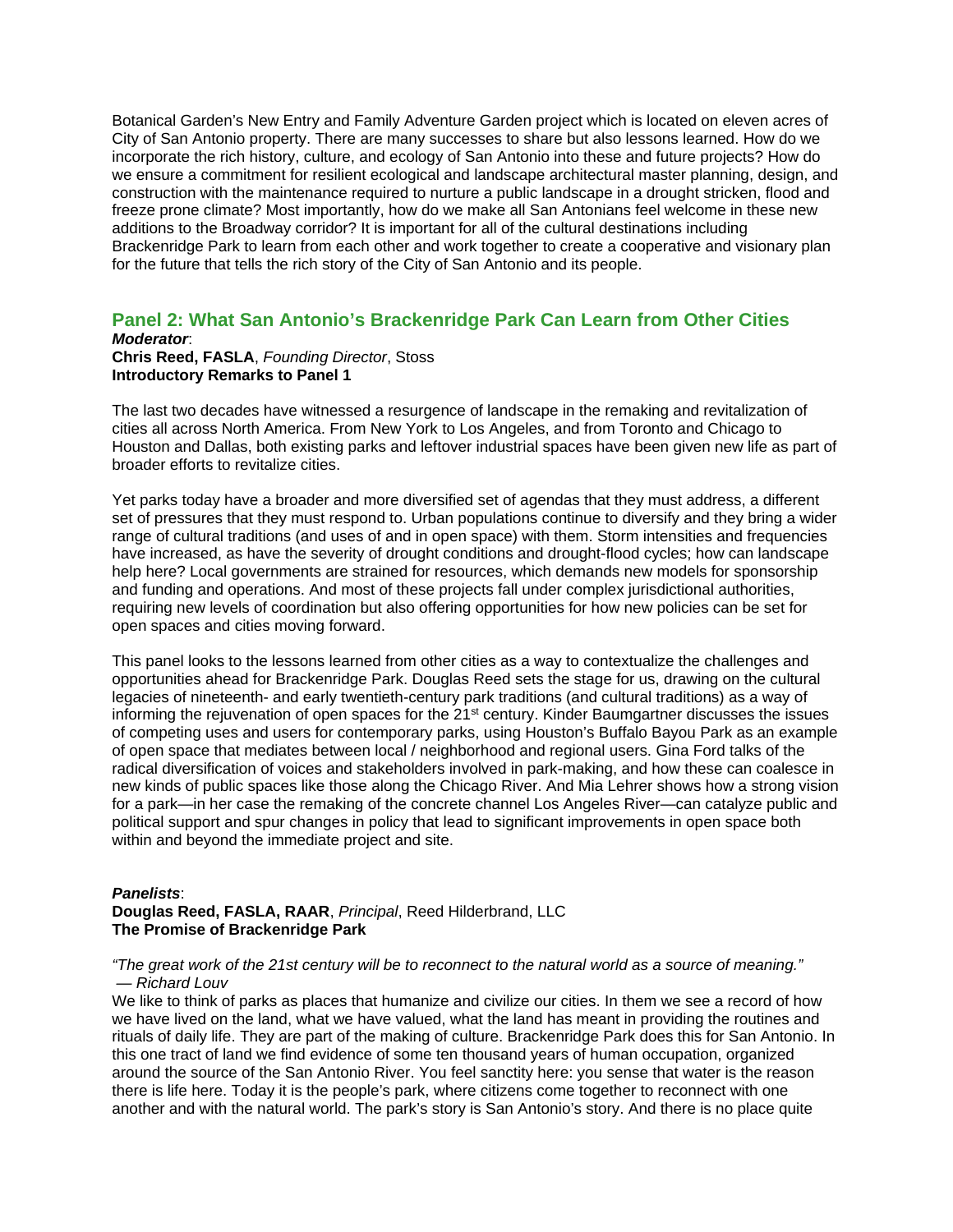like it in our country. We see in Brackenridge Park so much that might serve emerging San Antonio. In celebrating its heritage, we not only protect Brackenridge against irretrievable loss. We engage its wealth and beauty in response to critical needs of contemporary life.

The park's promise for the future will be explored in three ways:

- 1. Why look back in order to move forward?
- 2. Interpreting the story of water
- 3. Unifying the park; bringing cohesion

### **Kinder Baumgardner, ASLA**, *Managing Principal*, SWA | Houston **Resolving Conflict in Historic Urban Parks**

Brackenridge Park's most precious resource is its relationship with the San Antonio River. From its spring fed origins at the "Blue Hole", to the Spanish *acequia* that moved water to their settlements, to today's civil infrastructures, the San Antonio River is a cultural landscape in its own right. But the river is under great stress and is compromised by urban run-off, waste water, and sedimentation. As Brackenridge Park's importance as a cultural and natural resource is elevated in this rapidly growing city, a plan must be devised that accommodates and resolves the conflicts inherent in Brackenridge Park's open spaces and its river system. Over the past 100 years the park has been colonized by a variety of revenue producing entities, resulting in a park that is becoming less of a respite and more of an extension of the city's urban fabric. Many of the historic resources within the park require significant restoration; however, contemporary ideas of how we use parks must also be addressed if it is to be relevant to today's users. This session will illustrate how to resolve these inherent conflicts to create a world class amenity for the City of San Antonio. Houston Texas' Buffalo Bayou Park and the Baton Rouge Lakes Master Plan will be used as benchmark projects illustrating planning and engagement strategies.

#### **Gina Ford, ASLA, PLA**, *Principal*, Sasaki Associates **Cultivating Brackenridge Park: An Ecosystem Approach to Community-Driven Master Planning**

The future success of San Antonio's Brackenridge Park will depend upon successful consensus building and outreach within the city's uniquely diverse community. Today, the park is perceived as a collection of distinct parts, rather than a unified whole. Our conversation will focus on the idea of an "ecosystem approach" to the park's future. This approach posits master planning as tools to look holistically at the interconnected systems of place (the park's physical environment), people (the park's broad and diverse constituents), and time (the park's unique and evolving heritage). We will include three national examples of master planning processes that brought together diverse constituencies to articulate and implement a powerful landscape vision.

*The Place: How can we stitch the park together again and unite its identity?* We will cover our recent work on the **Chicago Riverwalk**, a six-block long, \$100 million dollar linear park along the Chicago River. We will highlight the project's unique funding approach, effective partnership model and operational strategies.

*The People: How can Brackenridge Park's master plan truly engage the region in its transformation?* We will talk about the **High Line Canal**, a 71-mile long resource in the Denver region – crossing diverse communities and landscapes. The Vision + Action Plan, created via a diverse, fun series of forums for public engagement and meaningful input, is a success story for multi-jurisdictional, regional collaboration.

### *Time: How do we facilitate a public conversation about change while respecting the heritage of a place?*  We will look at **Moore Square**, a 4-acre historic square in the heart of Downtown Raleigh. To renovate the square to address meet the changing needs of its users and address years of over-use, we listened closely and integrated a wide-ranging array of voices to develop a consensus-driven plan for the square.